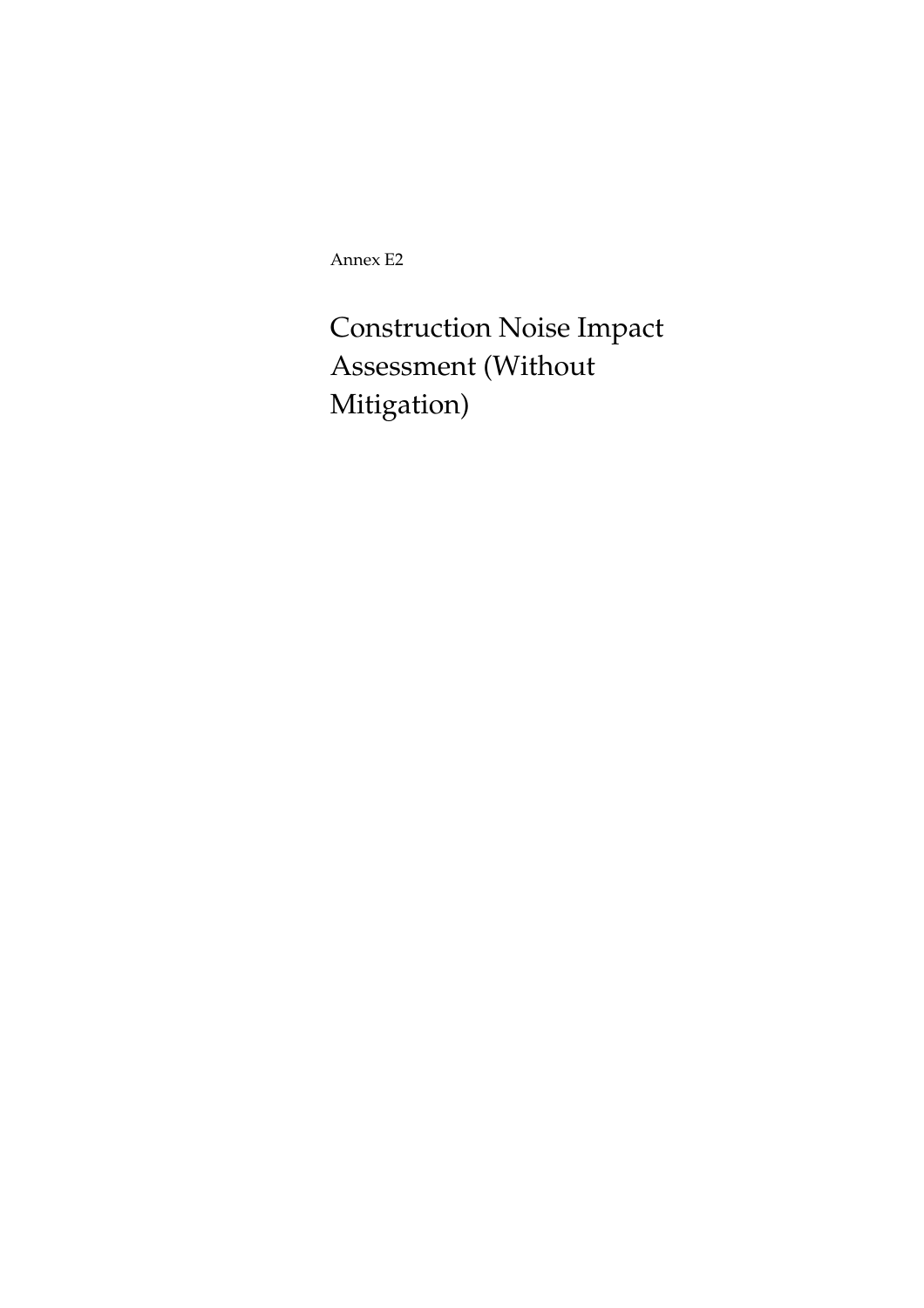*Annex E2-1 Summary of Predicted Noise Levels during Daytime Period - Unmitigated*

|                                        | <b>EIAO-TM</b><br>Noise                                           |     |  |                         |     |         |  |                     |    |                   |     |                     |  |     |     |                                                                                                                                                                                                                                                  |  |              |  |  |  |  |  |  |  |  |       |
|----------------------------------------|-------------------------------------------------------------------|-----|--|-------------------------|-----|---------|--|---------------------|----|-------------------|-----|---------------------|--|-----|-----|--------------------------------------------------------------------------------------------------------------------------------------------------------------------------------------------------------------------------------------------------|--|--------------|--|--|--|--|--|--|--|--|-------|
|                                        | Criteria, $\begin{array}{ c c } \hline \text{Vear 1} \end{array}$ |     |  |                         |     |         |  |                     |    | Year <sub>2</sub> |     |                     |  |     |     | Predicted Construction Noise Level (dB(A))<br>Year <sub>3</sub><br>Year 4<br>Feb Mar Apr May Jun Jul<br>Feb Mar Apr May Jun Jul<br>Oct Nov Dec Jan<br>Oct Nov Dec Jan<br>Aug Sep<br>50<br>-50<br>47<br>47<br>-46<br>-46<br>59<br>.59<br>59<br>59 |  | Max.<br>CNL, |  |  |  |  |  |  |  |  |       |
| <b>NSR Location</b>                    | dB(A)                                                             |     |  | Feb Mar Apr May Jun Jul |     | Aug Sep |  | Oct Nov Dec Jan Feb |    |                   |     | Mar Apr May Jun Jul |  | Aug | Sep |                                                                                                                                                                                                                                                  |  |              |  |  |  |  |  |  |  |  | dB(A) |
| N1 Village house at Fung Yuen Lo Tsuen | 75                                                                | 79  |  |                         |     |         |  |                     |    |                   |     |                     |  |     |     |                                                                                                                                                                                                                                                  |  |              |  |  |  |  |  |  |  |  | 79    |
| N2 Village house at Fung Yuen          | 75                                                                | 81  |  |                         |     |         |  |                     |    |                   |     |                     |  |     |     |                                                                                                                                                                                                                                                  |  |              |  |  |  |  |  |  |  |  | 81    |
| N3 Village house at Mak Uk             | 75                                                                | 81  |  |                         |     |         |  |                     |    |                   |     |                     |  |     |     |                                                                                                                                                                                                                                                  |  |              |  |  |  |  |  |  |  |  | 81    |
| N4 Village house at Tin Sam            | 75                                                                | -80 |  |                         |     |         |  |                     |    |                   |     |                     |  |     |     |                                                                                                                                                                                                                                                  |  |              |  |  |  |  |  |  |  |  | 80    |
| N5 Ha Hang Government Staff Quarters   | 75                                                                | 85  |  |                         | 85. | 85.     |  | 85.                 |    |                   | 85. |                     |  |     |     |                                                                                                                                                                                                                                                  |  |              |  |  |  |  |  |  |  |  | 85    |
| V1 NSR at Village Zone                 | 75                                                                | 87  |  |                         |     |         |  |                     | 87 |                   |     |                     |  |     |     |                                                                                                                                                                                                                                                  |  |              |  |  |  |  |  |  |  |  | 87    |
| V2 NSR at Village Zone                 | 75                                                                | 91  |  |                         |     |         |  |                     |    |                   |     |                     |  |     |     |                                                                                                                                                                                                                                                  |  |              |  |  |  |  |  |  |  |  | 91    |
| V3 NSR at Village Zone (Lei Uk)        | 75                                                                | 69  |  |                         |     |         |  |                     |    |                   |     |                     |  |     |     |                                                                                                                                                                                                                                                  |  |              |  |  |  |  |  |  |  |  | 72    |

**Note:**

[1] **Bold** value indicates exceedance of noise criteria of 75 dB(A) for residential premises.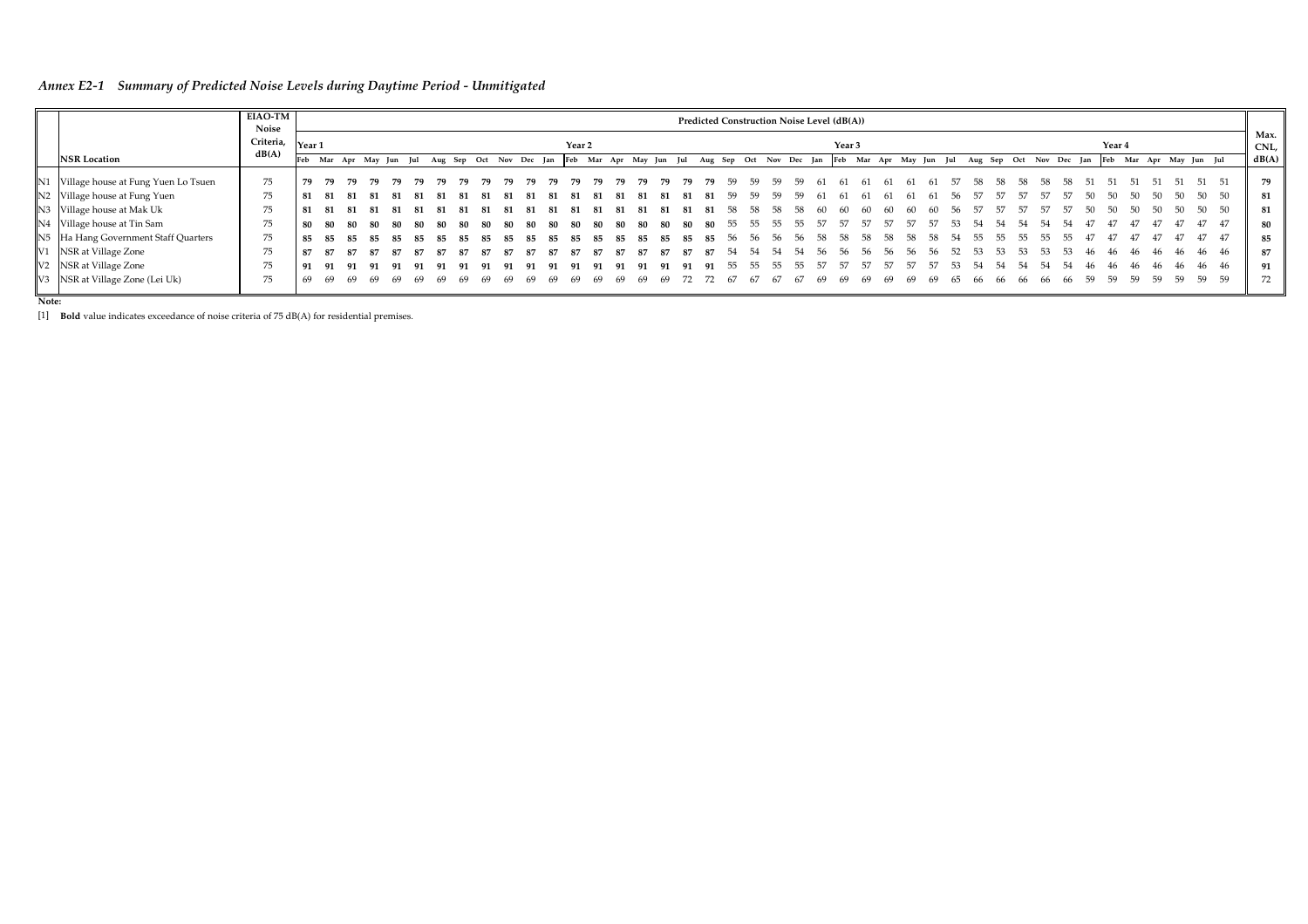#### *Annex E2-2a Construction Airborne Noise Impact Assessment - Unmitigated*

NSR: N1 Village house at Fung Yuen Lo Tsuen

|                                  |                 |                 | Corr. for Corr. for |                                        |                                                                                                                                                                         |  |  |  |  |                   |  |    |  | Predicted Construction Noise Level (dB(A)) <sup>[2]</sup> |       |        |     |  |     |                                        |     |    |     |     |        |  |                                     | Max.       |
|----------------------------------|-----------------|-----------------|---------------------|----------------------------------------|-------------------------------------------------------------------------------------------------------------------------------------------------------------------------|--|--|--|--|-------------------|--|----|--|-----------------------------------------------------------|-------|--------|-----|--|-----|----------------------------------------|-----|----|-----|-----|--------|--|-------------------------------------|------------|
|                                  | SWL             | <b>Distance</b> | distance            | $\cdot$ e   façade $\sqrt{\frac{1}{2}$ |                                                                                                                                                                         |  |  |  |  | Year <sub>2</sub> |  |    |  |                                                           |       | Year 3 |     |  |     |                                        |     |    |     |     | Year 4 |  |                                     | <b>CNL</b> |
| No. Activity Description         | $dB(A)^{[2]}$ m |                 | $dB(A)^{[1][2]}$    | dB(A)                                  | Feb Mar Apr May Jun Jul Aug Sep Oct Nov Dec Jan Feb Mar Apr May Jun Jul Aug Sep Oct Nov Dec Jan Feb Mar Apr May Jun Jul Aug Sep Oct Nov Dec Jan Feb Mar Apr May Jun Jul |  |  |  |  |                   |  |    |  |                                                           |       |        |     |  |     |                                        |     |    |     |     |        |  |                                     | dB(A)      |
|                                  |                 |                 |                     |                                        |                                                                                                                                                                         |  |  |  |  |                   |  |    |  |                                                           |       |        |     |  |     |                                        |     |    |     |     |        |  |                                     |            |
| Sha Lo Tung Road Improvement     |                 |                 |                     |                                        |                                                                                                                                                                         |  |  |  |  |                   |  |    |  |                                                           |       |        |     |  |     |                                        |     |    |     |     |        |  |                                     |            |
| 1 Road Improvement Works Phase 1 | 125             | 175             | $-53$               |                                        |                                                                                                                                                                         |  |  |  |  |                   |  |    |  |                                                           |       |        |     |  |     |                                        |     |    |     |     |        |  |                                     |            |
| 2 Road Improvement Works Phase 2 | 125             | 160             | $-52$               |                                        |                                                                                                                                                                         |  |  |  |  |                   |  |    |  |                                                           |       |        |     |  |     |                                        |     |    |     |     |        |  |                                     |            |
| 3 Road Improvement Works Phase 3 | 125             | 485             | $-62$               |                                        |                                                                                                                                                                         |  |  |  |  |                   |  |    |  |                                                           |       |        |     |  |     |                                        |     |    |     |     |        |  |                                     |            |
| <b>Development Site</b>          |                 |                 |                     |                                        |                                                                                                                                                                         |  |  |  |  |                   |  |    |  |                                                           |       |        |     |  |     |                                        |     |    |     |     |        |  |                                     |            |
| 4 Site Formation                 | 123             | 840             | $-66$               |                                        |                                                                                                                                                                         |  |  |  |  |                   |  | 59 |  | 59 59 59 59 59 59 59 59 59 59 59 59                       |       |        |     |  |     |                                        |     |    |     |     |        |  |                                     |            |
| 5 Superstructure Works           |                 | 840             | $-66$               |                                        |                                                                                                                                                                         |  |  |  |  |                   |  |    |  |                                                           |       |        |     |  |     | 57 57 57 57 57 57 57 57 57 57 57 57 57 |     |    |     |     |        |  |                                     |            |
| 6 Drainage & Other Works         | 114             | 840             | $-66$               |                                        |                                                                                                                                                                         |  |  |  |  |                   |  |    |  |                                                           |       |        |     |  |     |                                        |     |    |     |     |        |  | 51 51 51 51 51 51 51 51 51 51 51 51 |            |
|                                  |                 |                 |                     |                                        |                                                                                                                                                                         |  |  |  |  |                   |  |    |  |                                                           |       |        |     |  |     |                                        |     |    |     |     |        |  |                                     |            |
|                                  |                 |                 |                     |                                        |                                                                                                                                                                         |  |  |  |  |                   |  |    |  |                                                           | 59 61 | - 61   | -61 |  | -58 |                                        | -58 | 58 | -58 | -51 |        |  | - 51<br>-51                         | 79         |

**Notes:**

[1] Distance Correction for PMEs =  $10*log(2*PI*r^2)$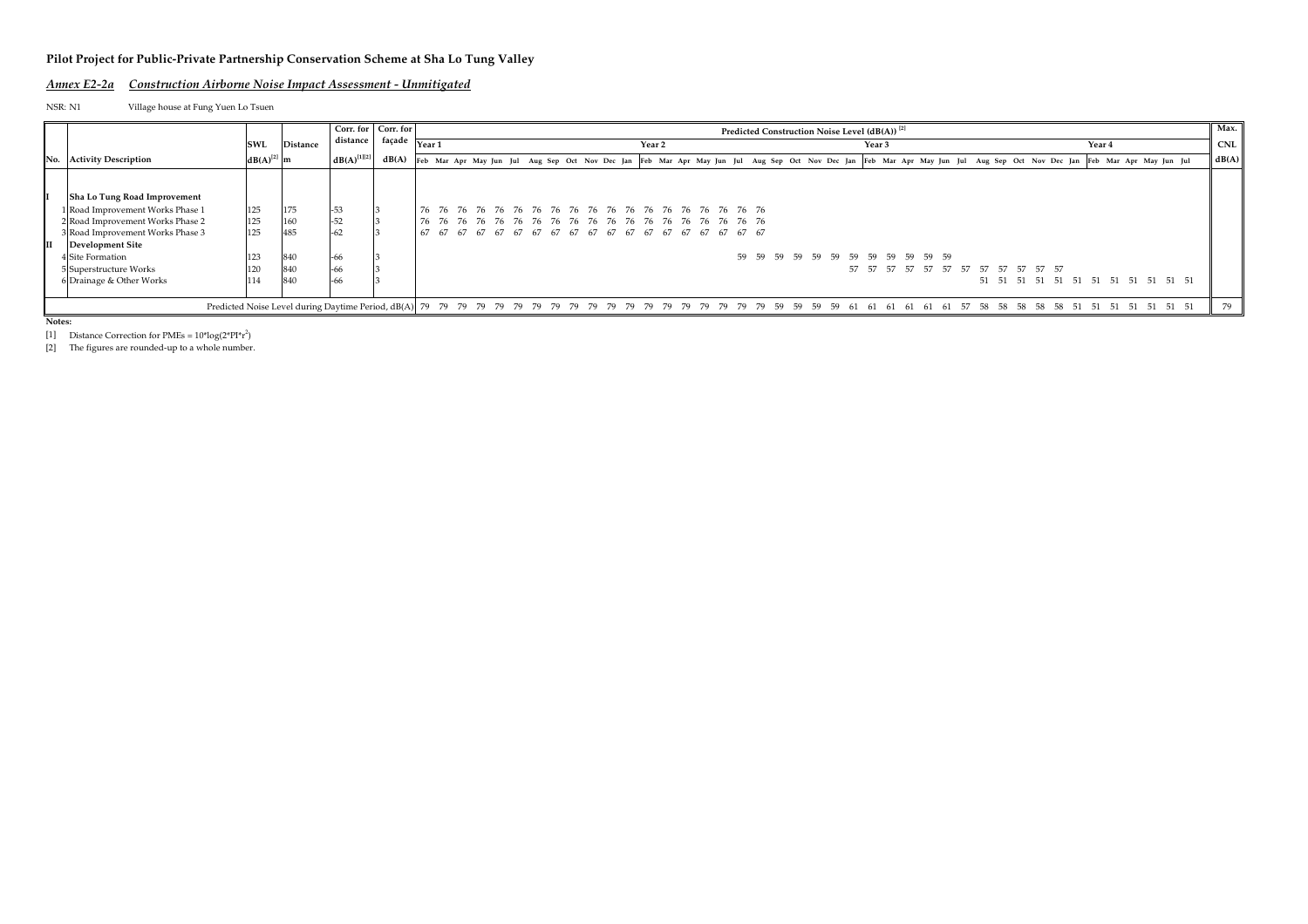#### *Annex E2-2b Construction Airborne Noise Impact Assessment - Unmitigated*

NSR: N2 Village house at Fung Yuen

|                                  |                 |                                                                                  | Corr. for Corr. for |                                         |                                                                                                                                                                         |  |  |  |    |                   |      |                |    |     |            | Predicted Construction Noise Level (dB(A)) <sup>[2]</sup> |     |                                     |  |  |  |     |                                     |       |        |  |                | Max.       |
|----------------------------------|-----------------|----------------------------------------------------------------------------------|---------------------|-----------------------------------------|-------------------------------------------------------------------------------------------------------------------------------------------------------------------------|--|--|--|----|-------------------|------|----------------|----|-----|------------|-----------------------------------------------------------|-----|-------------------------------------|--|--|--|-----|-------------------------------------|-------|--------|--|----------------|------------|
|                                  | SWL             | Distance                                                                         | distance            | $\cdot$ e   façade $\sqrt{\frac{1}{2}}$ |                                                                                                                                                                         |  |  |  |    | Year <sub>2</sub> |      |                |    |     |            |                                                           |     | Year 3                              |  |  |  |     |                                     |       | Year 4 |  |                | <b>CNL</b> |
| No. Activity Description         | $dB(A)^{[2]}$ m |                                                                                  | $dB(A)^{[1][2]}$    | dB(A)                                   | Feb Mar Apr May Jun Jul Aug Sep Oct Nov Dec Jan Feb Mar Apr May Jun Jul Aug Sep Oct Nov Dec Jan Feb Mar Apr May Jun Jul Aug Sep Oct Nov Dec Jan Feb Mar Apr May Jun Jul |  |  |  |    |                   |      |                |    |     |            |                                                           |     |                                     |  |  |  |     |                                     |       |        |  |                | dB(A)      |
|                                  |                 |                                                                                  |                     |                                         |                                                                                                                                                                         |  |  |  |    |                   |      |                |    |     |            |                                                           |     |                                     |  |  |  |     |                                     |       |        |  |                |            |
| Sha Lo Tung Road Improvement     |                 |                                                                                  |                     |                                         |                                                                                                                                                                         |  |  |  |    |                   |      |                |    |     |            |                                                           |     |                                     |  |  |  |     |                                     |       |        |  |                |            |
| 1 Road Improvement Works Phase 1 | 125             | 140                                                                              | $-51$               |                                         |                                                                                                                                                                         |  |  |  |    |                   |      |                |    |     |            |                                                           |     |                                     |  |  |  |     |                                     |       |        |  |                |            |
| 2 Road Improvement Works Phase 2 | 125             | 130                                                                              | $-50$               |                                         |                                                                                                                                                                         |  |  |  |    |                   |      |                |    |     |            |                                                           |     |                                     |  |  |  |     |                                     |       |        |  |                |            |
| 3 Road Improvement Works Phase 3 | 125             | 540                                                                              | $-63$               |                                         |                                                                                                                                                                         |  |  |  |    |                   |      |                |    |     |            |                                                           |     |                                     |  |  |  |     |                                     |       |        |  |                |            |
| Development Site                 |                 |                                                                                  |                     |                                         |                                                                                                                                                                         |  |  |  |    |                   |      |                |    |     |            |                                                           |     |                                     |  |  |  |     |                                     |       |        |  |                |            |
| 4 Site Formation                 |                 | 890                                                                              | $-67$               |                                         |                                                                                                                                                                         |  |  |  |    |                   |      |                | 59 | .59 |            | 59 59 59 59 59 59 59 59 59 59 59                          |     |                                     |  |  |  |     |                                     |       |        |  |                |            |
| 5 Superstructure Works           | 120             | 890                                                                              | $-67$               |                                         |                                                                                                                                                                         |  |  |  |    |                   |      |                |    |     |            |                                                           |     | 56 56 56 56 56 56 56 56 56 56 56 56 |  |  |  |     |                                     |       |        |  |                |            |
| 6 Drainage & Other Works         | 114             | 890                                                                              | $-67$               |                                         |                                                                                                                                                                         |  |  |  |    |                   |      |                |    |     |            |                                                           |     |                                     |  |  |  |     | 50 50 50 50 50 50 50 50 50 50 50 50 |       |        |  |                |            |
|                                  |                 |                                                                                  |                     |                                         |                                                                                                                                                                         |  |  |  |    |                   |      |                |    |     |            |                                                           |     |                                     |  |  |  |     |                                     |       |        |  |                |            |
|                                  |                 | Predicted Noise Level during Daytime Period, dB(A) 81 81 81 81 81 81 81 81 81 81 |                     |                                         |                                                                                                                                                                         |  |  |  | 81 | - 81              | - 81 | 81 81 81 81 59 |    |     | -59<br>-59 | 59                                                        | -61 | - 61                                |  |  |  | -57 |                                     | 50 50 |        |  | 50 50 50 50 50 | 81         |

**Notes:**

[1] Distance Correction for PMEs =  $10*log(2*PI*r^2)$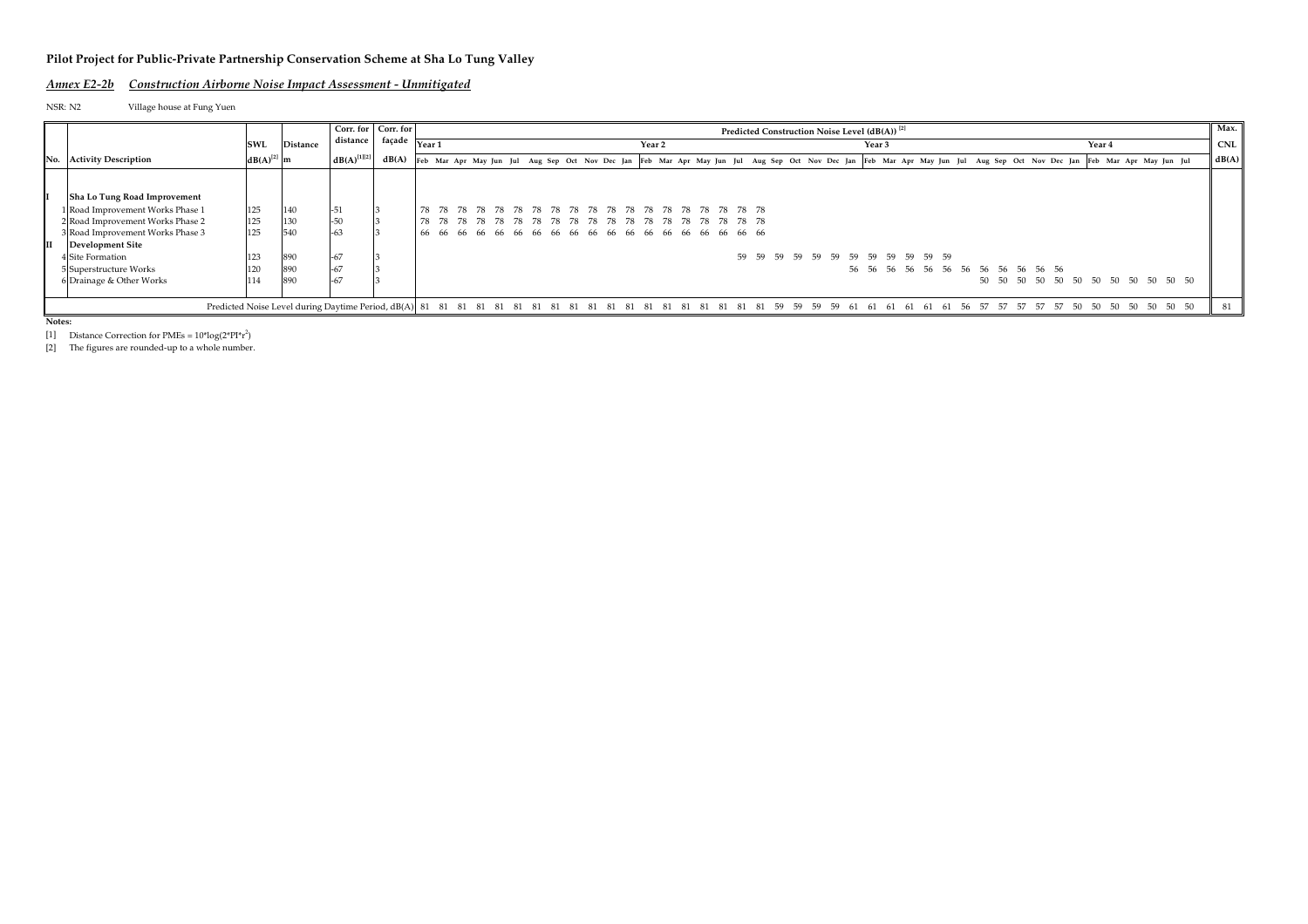#### *Annex E2-2c Construction Airborne Noise Impact Assessment - Unmitigated*

NSR: N3 Village house at Mak Uk

|     |                                  |                 |                                                                                        | Corr. for Corr. for |        |                                                                                                                                                                         |  |  |  |  |       |                   |             |  |     |  |  | Predicted Construction Noise Level (dB(A)) <sup>[2]</sup> |     |                                     |  |  |                                     |     |        |       |       | Max.       |
|-----|----------------------------------|-----------------|----------------------------------------------------------------------------------------|---------------------|--------|-------------------------------------------------------------------------------------------------------------------------------------------------------------------------|--|--|--|--|-------|-------------------|-------------|--|-----|--|--|-----------------------------------------------------------|-----|-------------------------------------|--|--|-------------------------------------|-----|--------|-------|-------|------------|
|     |                                  | <b>SWL</b>      | <b>Distance</b>                                                                        | distance            | façade | Year:                                                                                                                                                                   |  |  |  |  |       | Year <sub>2</sub> |             |  |     |  |  | Year 3                                                    |     |                                     |  |  |                                     |     | Year 4 |       |       | <b>CNL</b> |
| No. | <b>Activity Description</b>      | $dB(A)^{[2]}$ m |                                                                                        | $dB(A)^{[1][2]}$    | dB(A)  | Feb Mar Apr May Jun Jul Aug Sep Oct Nov Dec Jan Feb Mar Apr May Jun Jul Aug Sep Oct Nov Dec Jan Feb Mar Apr May Jun Jul Aug Sep Oct Nov Dec Jan Feb Mar Apr May Jun Jul |  |  |  |  |       |                   |             |  |     |  |  |                                                           |     |                                     |  |  |                                     |     |        |       |       | dB(A)      |
|     |                                  |                 |                                                                                        |                     |        |                                                                                                                                                                         |  |  |  |  |       |                   |             |  |     |  |  |                                                           |     |                                     |  |  |                                     |     |        |       |       |            |
|     | Sha Lo Tung Road Improvement     |                 |                                                                                        |                     |        |                                                                                                                                                                         |  |  |  |  |       |                   |             |  |     |  |  |                                                           |     |                                     |  |  |                                     |     |        |       |       |            |
|     |                                  |                 |                                                                                        |                     |        |                                                                                                                                                                         |  |  |  |  |       |                   |             |  |     |  |  |                                                           |     |                                     |  |  |                                     |     |        |       |       |            |
|     | 1 Road Improvement Works Phase 1 | 125             | 135                                                                                    | $-51$               |        |                                                                                                                                                                         |  |  |  |  |       |                   |             |  |     |  |  |                                                           |     |                                     |  |  |                                     |     |        |       |       |            |
|     | 2 Road Improvement Works Phase 2 | 125             | 135                                                                                    | $-51$               |        |                                                                                                                                                                         |  |  |  |  |       |                   |             |  |     |  |  |                                                           |     |                                     |  |  |                                     |     |        |       |       |            |
|     | 3 Road Improvement Works Phase 3 | 125             | 600                                                                                    | $-64$               |        |                                                                                                                                                                         |  |  |  |  |       |                   |             |  |     |  |  |                                                           |     |                                     |  |  |                                     |     |        |       |       |            |
|     | Development Site                 |                 |                                                                                        |                     |        |                                                                                                                                                                         |  |  |  |  |       |                   |             |  |     |  |  |                                                           |     |                                     |  |  |                                     |     |        |       |       |            |
|     | 4 Site Formation                 | 123             | 945                                                                                    | $-67$               |        |                                                                                                                                                                         |  |  |  |  |       |                   |             |  |     |  |  | 58 58 58 58 58 58 58 58 58 58 58 58                       |     |                                     |  |  |                                     |     |        |       |       |            |
|     | 5 Superstructure Works           |                 | 945                                                                                    | $-67$               |        |                                                                                                                                                                         |  |  |  |  |       |                   |             |  |     |  |  |                                                           |     | 56 56 56 56 56 56 56 56 56 56 56 56 |  |  |                                     |     |        |       |       |            |
|     | 6 Drainage & Other Works         | 114             | 945                                                                                    | $-67$               |        |                                                                                                                                                                         |  |  |  |  |       |                   |             |  |     |  |  |                                                           |     |                                     |  |  | 50 50 50 50 50 50 50 50 50 50 50 50 |     |        |       |       |            |
|     |                                  |                 |                                                                                        |                     |        |                                                                                                                                                                         |  |  |  |  |       |                   |             |  |     |  |  |                                                           |     |                                     |  |  |                                     |     |        |       |       |            |
|     |                                  |                 | Predicted Noise Level during Daytime Period, dB(A) 81 81 81 81 81 81 81 81 81 81 81 81 |                     |        |                                                                                                                                                                         |  |  |  |  | 81 81 |                   | 81 81 81 81 |  | -81 |  |  | 81 58 58 58 58 60 60 60                                   | -60 |                                     |  |  |                                     | 50. |        | 50 50 | 50 50 |            |

**Notes:**

[1] Distance Correction for PMEs =  $10*log(2*PI*r^2)$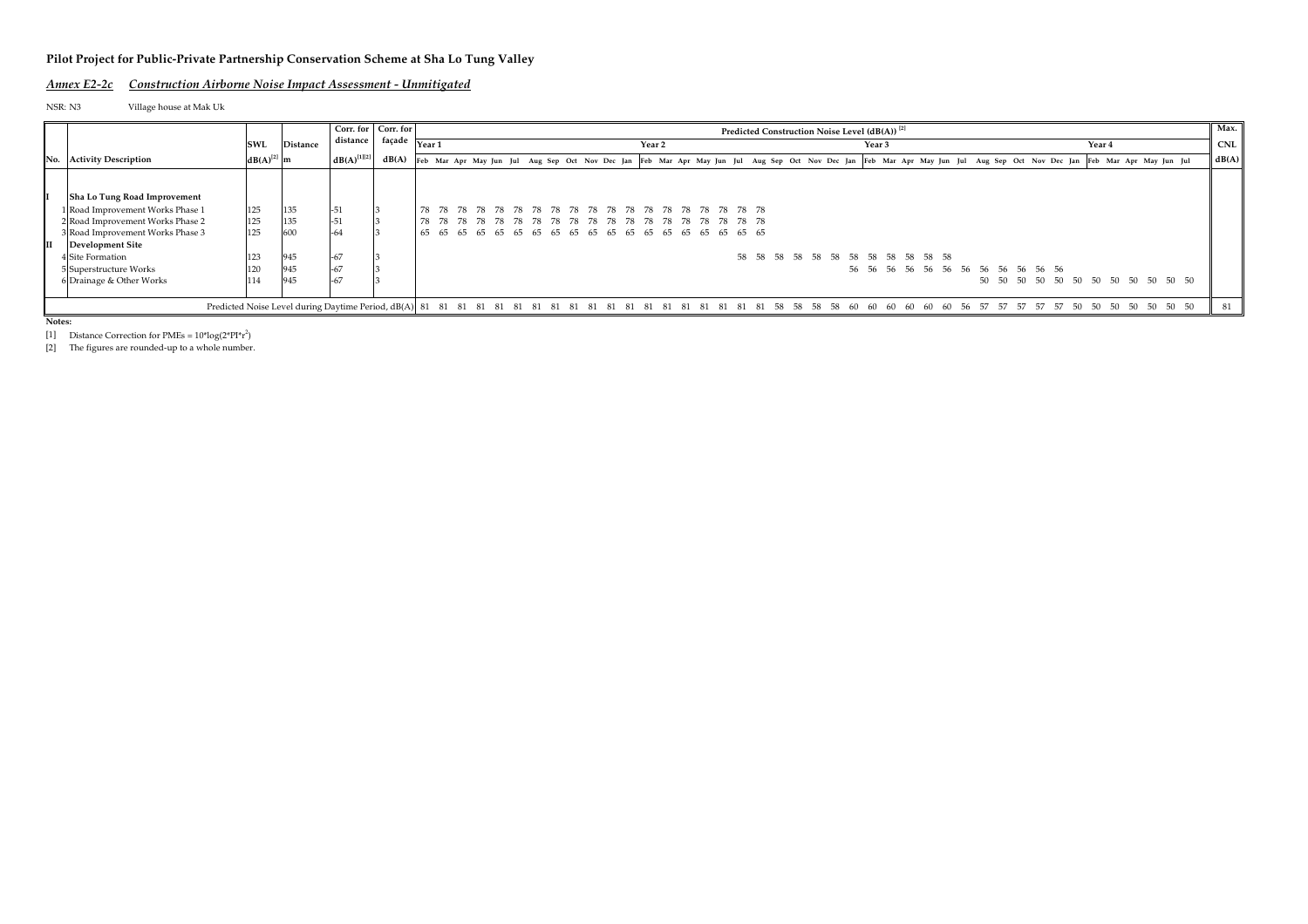#### *Annex E2-2d Construction Airborne Noise Impact Assessment - Unmitigated*

NSR: N4 Village house at Tin Sam

|     |                                  |                 |                 | Corr. for Corr. for |        |                                                                                                                                                                         |  |                               |  |  |                   |       |      |                |       |    |      | Predicted Construction Noise Level (dB(A)) <sup>[2]</sup> |    |                                        |     |    |     |  |                                        |        |  |  | Max.       |
|-----|----------------------------------|-----------------|-----------------|---------------------|--------|-------------------------------------------------------------------------------------------------------------------------------------------------------------------------|--|-------------------------------|--|--|-------------------|-------|------|----------------|-------|----|------|-----------------------------------------------------------|----|----------------------------------------|-----|----|-----|--|----------------------------------------|--------|--|--|------------|
|     |                                  | <b>SWL</b>      | <b>Distance</b> | distance            | façade | Year:                                                                                                                                                                   |  |                               |  |  | Year <sub>2</sub> |       |      |                |       |    |      |                                                           |    | Year <sub>3</sub>                      |     |    |     |  |                                        | Year 4 |  |  | <b>CNL</b> |
| No. | <b>Activity Description</b>      | $dB(A)^{[2]}$ m |                 | $dB(A)^{[1][2]}$    | dB(A)  | Feb Mar Apr May Jun Jul Aug Sep Oct Nov Dec Jan Feb Mar Apr May Jun Jul Aug Sep Oct Nov Dec Jan Feb Mar Apr May Jun Jul Aug Sep Oct Nov Dec Jan Feb Mar Apr May Jun Jul |  |                               |  |  |                   |       |      |                |       |    |      |                                                           |    |                                        |     |    |     |  |                                        |        |  |  | dB(A)      |
|     |                                  |                 |                 |                     |        |                                                                                                                                                                         |  |                               |  |  |                   |       |      |                |       |    |      |                                                           |    |                                        |     |    |     |  |                                        |        |  |  |            |
|     | Sha Lo Tung Road Improvement     |                 |                 |                     |        |                                                                                                                                                                         |  |                               |  |  |                   |       |      |                |       |    |      |                                                           |    |                                        |     |    |     |  |                                        |        |  |  |            |
|     | 1 Road Improvement Works Phase 1 | 125             | 115             | $-49$               |        | 79 79                                                                                                                                                                   |  |                               |  |  |                   |       |      |                |       |    |      |                                                           |    |                                        |     |    |     |  |                                        |        |  |  |            |
|     | 2 Road Improvement Works Phase 2 | 125             | 380             | $-60$               |        | 69 69                                                                                                                                                                   |  | 69 69 69 69 69 69 69 69 69 69 |  |  |                   | 69 69 | - 69 | 69 69 69 69    |       |    |      |                                                           |    |                                        |     |    |     |  |                                        |        |  |  |            |
|     | 3 Road Improvement Works Phase 3 | 125             | 980             | $-68$               |        |                                                                                                                                                                         |  |                               |  |  |                   |       |      |                |       |    |      |                                                           |    |                                        |     |    |     |  |                                        |        |  |  |            |
|     | Development Site                 |                 |                 |                     |        |                                                                                                                                                                         |  |                               |  |  |                   |       |      |                |       |    |      |                                                           |    |                                        |     |    |     |  |                                        |        |  |  |            |
|     | 4 Site Formation                 |                 | 1330            | $-70$               |        |                                                                                                                                                                         |  |                               |  |  |                   |       |      |                |       |    |      | 55 55 55 55 55 55 55 55 55 55 55 55 55                    |    |                                        |     |    |     |  |                                        |        |  |  |            |
|     | 5 Superstructure Works           |                 | 1330            | $-70$               |        |                                                                                                                                                                         |  |                               |  |  |                   |       |      |                |       |    |      |                                                           |    | 53 53 53 53 53 53 53 53 53 53 53 53 53 |     |    |     |  |                                        |        |  |  |            |
|     | 6 Drainage & Other Works         | 114             | 1330            | $-70$               |        |                                                                                                                                                                         |  |                               |  |  |                   |       |      |                |       |    |      |                                                           |    |                                        |     |    |     |  | 47 47 47 47 47 47 47 47 47 47 47 47 47 |        |  |  |            |
|     |                                  |                 |                 |                     |        |                                                                                                                                                                         |  |                               |  |  |                   |       |      |                |       |    |      |                                                           |    |                                        |     |    |     |  |                                        |        |  |  |            |
|     |                                  |                 |                 |                     |        |                                                                                                                                                                         |  |                               |  |  |                   |       |      | 80 80 80 80 80 | 80 80 | 55 | -55. | 55.<br>55.                                                | 57 | 57                                     | -57 | 57 | 53. |  | 54 54 54 54 54 47 47 47 47 47 47 47 47 |        |  |  | -80        |

**Notes:**

[1] Distance Correction for PMEs =  $10*log(2*PI*r^2)$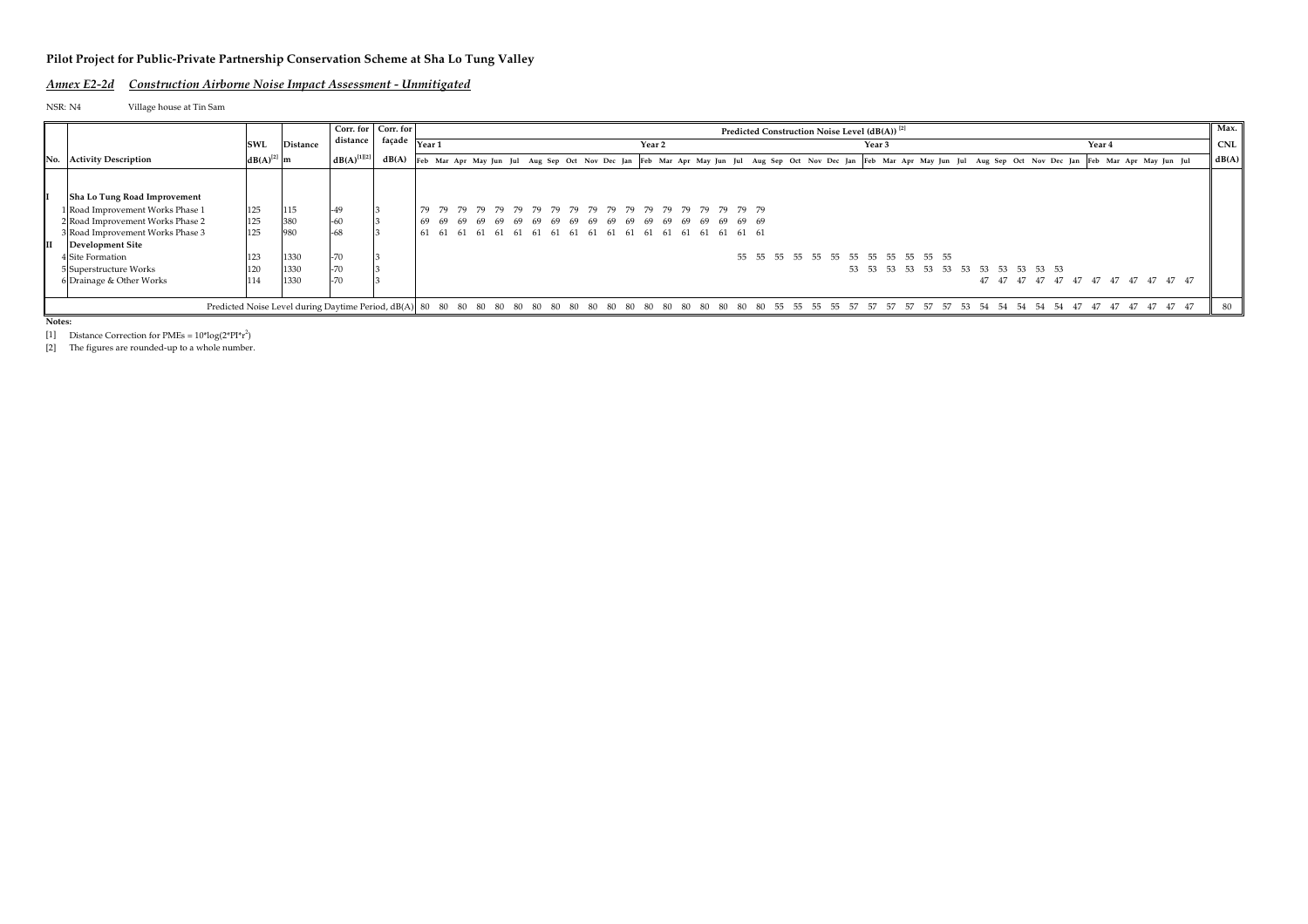#### *Annex E2-2e Construction Airborne Noise Impact Assessment - Unmitigated*

NSR: N5 Ha Hang Government Staff Quarters

|                                  |                 |                                                                                  | Corr. for Corr. for                       |       |                                                                                                                                                                         |  |  |  |           |     |                   |       |                      |  |  |      |     | Predicted Construction Noise Level (dB(A)) <sup>[2]</sup> |        |          |    |      |     |     |                                     |             |     |        |  |                                        |  | Max.       |
|----------------------------------|-----------------|----------------------------------------------------------------------------------|-------------------------------------------|-------|-------------------------------------------------------------------------------------------------------------------------------------------------------------------------|--|--|--|-----------|-----|-------------------|-------|----------------------|--|--|------|-----|-----------------------------------------------------------|--------|----------|----|------|-----|-----|-------------------------------------|-------------|-----|--------|--|----------------------------------------|--|------------|
|                                  | <b>SWL</b>      | <b>Distance</b>                                                                  | distance façade $\frac{1}{\text{Year 1}}$ |       |                                                                                                                                                                         |  |  |  |           |     | Year <sub>2</sub> |       |                      |  |  |      |     |                                                           | Year 3 |          |    |      |     |     |                                     |             |     | Year 4 |  |                                        |  | <b>CNL</b> |
| No. Activity Description         | $dB(A)^{[2]}$ m |                                                                                  | $dB(A)^{[1][2]}$                          | dB(A) | Feb Mar Apr May Jun Jul Aug Sep Oct Nov Dec Jan Feb Mar Apr May Jun Jul Aug Sep Oct Nov Dec Jan Feb Mar Apr May Jun Jul Aug Sep Oct Nov Dec Jan Feb Mar Apr May Jun Jul |  |  |  |           |     |                   |       |                      |  |  |      |     |                                                           |        |          |    |      |     |     |                                     |             |     |        |  |                                        |  | dB(A)      |
|                                  |                 |                                                                                  |                                           |       |                                                                                                                                                                         |  |  |  |           |     |                   |       |                      |  |  |      |     |                                                           |        |          |    |      |     |     |                                     |             |     |        |  |                                        |  |            |
| Sha Lo Tung Road Improvement     |                 |                                                                                  |                                           |       |                                                                                                                                                                         |  |  |  |           |     |                   |       |                      |  |  |      |     |                                                           |        |          |    |      |     |     |                                     |             |     |        |  |                                        |  |            |
| 1 Road Improvement Works Phase 1 | 125             | 65                                                                               | $-44$                                     |       |                                                                                                                                                                         |  |  |  |           |     |                   |       |                      |  |  |      |     |                                                           |        |          |    |      |     |     |                                     |             |     |        |  |                                        |  |            |
| 2 Road Improvement Works Phase 2 | 125             | 225                                                                              | $-55$                                     |       |                                                                                                                                                                         |  |  |  |           |     |                   |       |                      |  |  |      |     |                                                           |        |          |    |      |     |     |                                     |             |     |        |  |                                        |  |            |
| 3 Road Improvement Works Phase 3 | 125             | 885                                                                              | $-67$                                     |       |                                                                                                                                                                         |  |  |  |           |     |                   |       |                      |  |  |      |     |                                                           |        |          |    |      |     |     |                                     |             |     |        |  |                                        |  |            |
| <b>Development Site</b>          |                 |                                                                                  |                                           |       |                                                                                                                                                                         |  |  |  |           |     |                   |       |                      |  |  |      |     |                                                           |        |          |    |      |     |     |                                     |             |     |        |  |                                        |  |            |
| 4 Site Formation                 | 123             | 1225                                                                             | $-70$                                     |       |                                                                                                                                                                         |  |  |  |           |     |                   |       |                      |  |  |      |     | 56 56 56 56 56 56 56 56 56 56 56 56                       |        |          |    |      |     |     |                                     |             |     |        |  |                                        |  |            |
| 5 Superstructure Works           | 120             | 1225                                                                             | $-70$                                     |       |                                                                                                                                                                         |  |  |  |           |     |                   |       |                      |  |  |      |     |                                                           |        |          |    |      |     |     | 54 54 54 54 54 54 54 54 54 54 54 54 |             |     |        |  |                                        |  |            |
| 6 Drainage & Other Works         | 114             | 1225                                                                             | $-70$                                     |       |                                                                                                                                                                         |  |  |  |           |     |                   |       |                      |  |  |      |     |                                                           |        |          |    |      |     |     |                                     |             |     |        |  | 47 47 47 47 47 47 47 47 47 47 47 47 47 |  |            |
|                                  |                 | Predicted Noise Level during Daytime Period, dB(A) 85 85 85 85 85 85 85 85 85 85 |                                           |       |                                                                                                                                                                         |  |  |  | 85<br>-85 | -85 |                   | 85 85 | 85 85 85 85 85 56 56 |  |  | - 56 | 56. | 58                                                        | 58.    | 58<br>58 | 58 | - 58 | -54 | 55. | -55                                 | - 55<br>-55 | .55 |        |  | 47 47 47 47 47                         |  | 85         |
|                                  |                 |                                                                                  |                                           |       |                                                                                                                                                                         |  |  |  |           |     |                   |       |                      |  |  |      |     |                                                           |        |          |    |      |     |     |                                     |             |     |        |  |                                        |  |            |

**Notes:**

[1] Distance Correction for PMEs =  $10*log(2*PI*r^2)$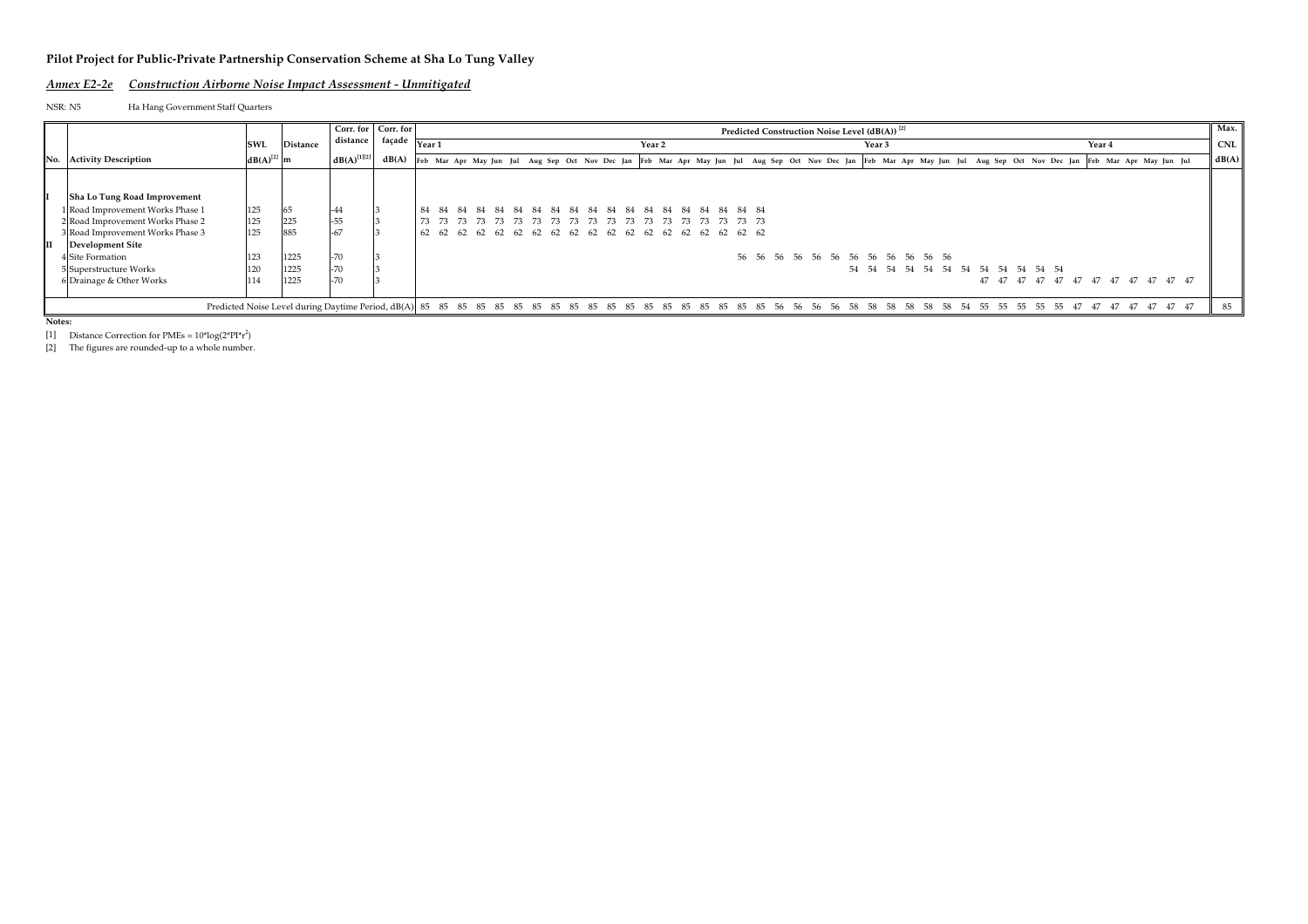#### *Annex E2-2f Construction Airborne Noise Impact Assessment - Unmitigated*

NSR: V1 NSR at Village Zone

|                                  |                 |                 |                  | Corr. for Corr. for |                   |      |      |             |  |       |     |      |                   |      |             |           |       |     | Predicted Construction Noise Level (dB(A)) <sup>[2]</sup> |        |             |     |     |     |                                     |     |    |    |                   |  |                                                                                                                                                                         | Max.       |
|----------------------------------|-----------------|-----------------|------------------|---------------------|-------------------|------|------|-------------|--|-------|-----|------|-------------------|------|-------------|-----------|-------|-----|-----------------------------------------------------------|--------|-------------|-----|-----|-----|-------------------------------------|-----|----|----|-------------------|--|-------------------------------------------------------------------------------------------------------------------------------------------------------------------------|------------|
|                                  | <b>SWL</b>      | <b>Distance</b> | distance         | façade              | Year <sup>1</sup> |      |      |             |  |       |     |      | Year <sub>2</sub> |      |             |           |       |     |                                                           | Year 3 |             |     |     |     |                                     |     |    |    | Year <sub>4</sub> |  |                                                                                                                                                                         | <b>CNL</b> |
| No. Activity Description         | $dB(A)^{[2]}$ m |                 | $dB(A)^{[1][2]}$ | dB(A)               |                   |      |      |             |  |       |     |      |                   |      |             |           |       |     |                                                           |        |             |     |     |     |                                     |     |    |    |                   |  | Feb Mar Apr May Jun Jul Aug Sep Oct Nov Dec Jan Feb Mar Apr May Jun Jul Aug Sep Oct Nov Dec Jan Feb Mar Apr May Jun Jul Aug Sep Oct Nov Dec Jan Feb Mar Apr May Jun Jul | dB(A)      |
|                                  |                 |                 |                  |                     |                   |      |      |             |  |       |     |      |                   |      |             |           |       |     |                                                           |        |             |     |     |     |                                     |     |    |    |                   |  |                                                                                                                                                                         |            |
| Sha Lo Tung Road Improvement     |                 |                 |                  |                     |                   |      |      |             |  |       |     |      |                   |      |             |           |       |     |                                                           |        |             |     |     |     |                                     |     |    |    |                   |  |                                                                                                                                                                         |            |
| Road Improvement Works Phase 1   | 125             |                 | $-42$            |                     |                   |      |      |             |  |       |     |      |                   |      |             |           |       |     |                                                           |        |             |     |     |     |                                     |     |    |    |                   |  |                                                                                                                                                                         |            |
| 2 Road Improvement Works Phase 2 | 125             | 520             | $-62$            |                     | -66 - 66          | - 66 | - 66 | 66 66 66 66 |  | 66 66 | -66 | - 66 | 66 66             | - 66 | -66<br>- 66 | - 66 - 66 |       |     |                                                           |        |             |     |     |     |                                     |     |    |    |                   |  |                                                                                                                                                                         |            |
| 3 Road Improvement Works Phase 3 | 125             | 1095            | $-69$            |                     |                   |      |      |             |  |       |     |      |                   |      |             |           |       |     |                                                           |        |             |     |     |     |                                     |     |    |    |                   |  |                                                                                                                                                                         |            |
| <b>Development Site</b>          |                 |                 |                  |                     |                   |      |      |             |  |       |     |      |                   |      |             |           |       |     |                                                           |        |             |     |     |     |                                     |     |    |    |                   |  |                                                                                                                                                                         |            |
| 4 Site Formation                 | 123             | 1435            | $-71$            |                     |                   |      |      |             |  |       |     |      |                   |      |             |           |       |     | 54 54 54 54 54 54 54 54 54 54 54 54                       |        |             |     |     |     |                                     |     |    |    |                   |  |                                                                                                                                                                         |            |
| 5 Superstructure Works           | 120             | 1435            | $-71$            |                     |                   |      |      |             |  |       |     |      |                   |      |             |           |       |     |                                                           |        |             |     |     |     | 52 52 52 52 52 52 52 52 52 52 52 52 |     |    |    |                   |  |                                                                                                                                                                         |            |
| 6 Drainage & Other Works         | 114             | 1435            | $-71$            |                     |                   |      |      |             |  |       |     |      |                   |      |             |           |       |     |                                                           |        |             |     |     |     |                                     |     |    |    |                   |  | 46 46 46 46 46 46 46 46 46 46 46 46                                                                                                                                     |            |
|                                  |                 |                 |                  |                     |                   |      |      |             |  |       |     |      |                   |      |             |           |       |     |                                                           |        |             |     |     |     |                                     |     |    |    |                   |  |                                                                                                                                                                         |            |
|                                  |                 |                 |                  |                     |                   |      |      |             |  |       |     |      |                   |      |             | 87        | 87 54 | -54 | -54                                                       |        | 54 56 56 56 | -56 | -56 | 52. |                                     | -53 | 53 | 53 |                   |  | 46 46 46 46 46 46                                                                                                                                                       | 87         |

**Notes:**

[1] Distance Correction for PMEs =  $10*log(2*PI*r^2)$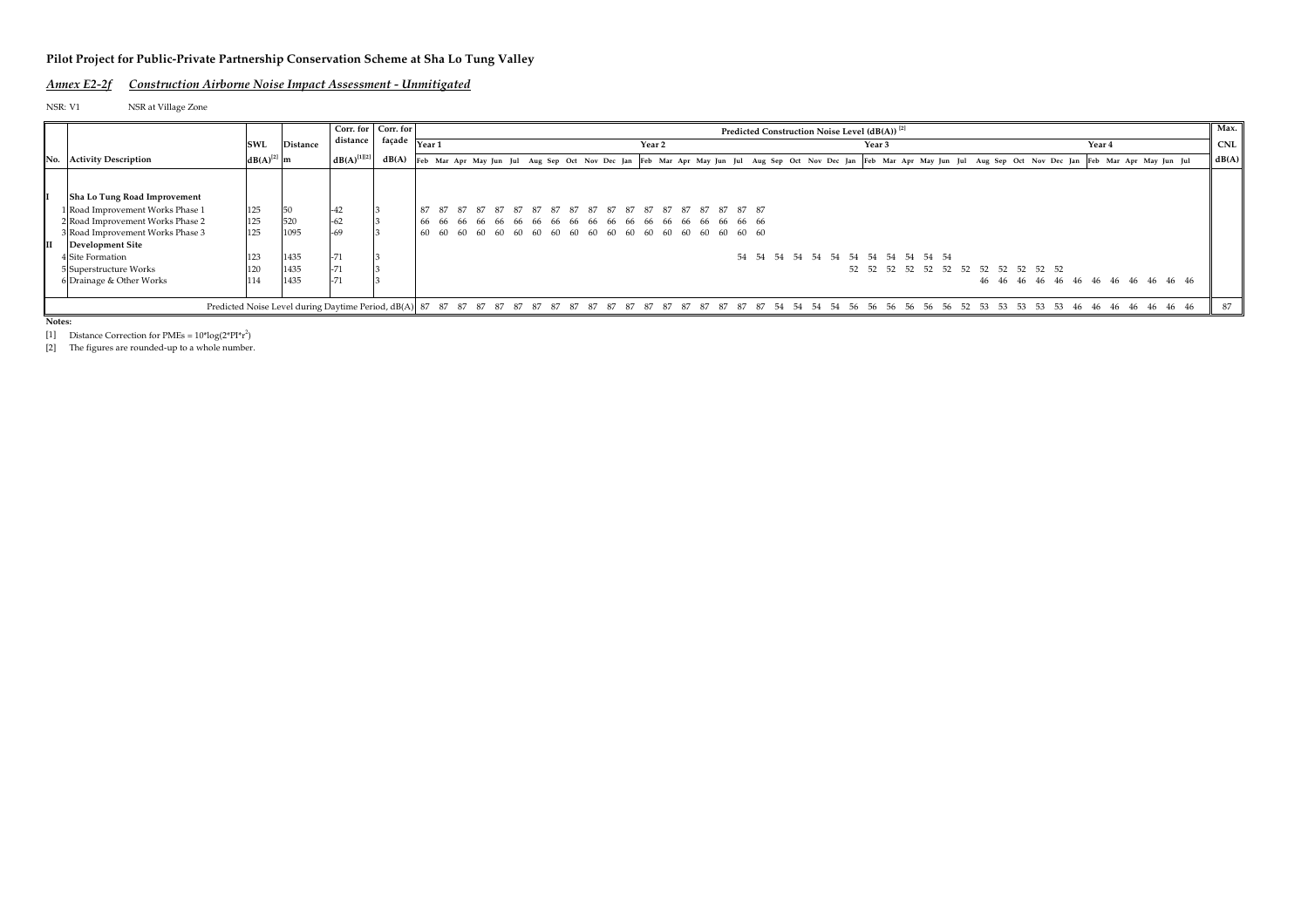#### *Annex E2-2g Construction Airborne Noise Impact Assessment - Unmitigated*

NSR: V2 NSR at Village Zone

|     |                                  |                 |          |                  | Corr. for Corr. for                                                                                                                                                           |       |  |  |  |  |                   |                |  |  | Predicted Construction Noise Level (dB(A)) <sup>[2]</sup> |          |        |    |    |     |                                        |       |                   |  |                                     | Max.       |
|-----|----------------------------------|-----------------|----------|------------------|-------------------------------------------------------------------------------------------------------------------------------------------------------------------------------|-------|--|--|--|--|-------------------|----------------|--|--|-----------------------------------------------------------|----------|--------|----|----|-----|----------------------------------------|-------|-------------------|--|-------------------------------------|------------|
|     |                                  | SWL             | Distance | distance         | façade                                                                                                                                                                        | Year  |  |  |  |  | Year <sub>2</sub> |                |  |  |                                                           |          | Year 3 |    |    |     |                                        |       | Year <sub>4</sub> |  |                                     | <b>CNL</b> |
| No. | <b>Activity Description</b>      | $dB(A)^{[2]}$ m |          | $dB(A)^{[1][2]}$ | dB(A) Feb Mar Apr May Jun Jul Aug Sep Oct Nov Dec Jan Feb Mar Apr May Jun Jul Aug Sep Oct Nov Dec Jan Feb Mar Apr May Jun Jul Aug Sep Oct Nov Dec Jan Feb Mar Apr May Jun Jul |       |  |  |  |  |                   |                |  |  |                                                           |          |        |    |    |     |                                        |       |                   |  |                                     | dB(A)      |
|     |                                  |                 |          |                  |                                                                                                                                                                               |       |  |  |  |  |                   |                |  |  |                                                           |          |        |    |    |     |                                        |       |                   |  |                                     |            |
|     | Sha Lo Tung Road Improvement     |                 |          |                  |                                                                                                                                                                               |       |  |  |  |  |                   |                |  |  |                                                           |          |        |    |    |     |                                        |       |                   |  |                                     |            |
|     | 1 Road Improvement Works Phase 1 | 125             | 30       | $-38$            |                                                                                                                                                                               |       |  |  |  |  |                   |                |  |  |                                                           |          |        |    |    |     |                                        |       |                   |  |                                     |            |
|     | 2 Road Improvement Works Phase 2 | 125             | 370      | $-59$            |                                                                                                                                                                               |       |  |  |  |  |                   | 69 69 69 69 69 |  |  |                                                           |          |        |    |    |     |                                        |       |                   |  |                                     |            |
|     | 3 Road Improvement Works Phase 3 | 125             | 995      | $-68$            |                                                                                                                                                                               | 60 60 |  |  |  |  |                   |                |  |  |                                                           |          |        |    |    |     |                                        |       |                   |  |                                     |            |
|     | <b>Development Site</b>          |                 |          |                  |                                                                                                                                                                               |       |  |  |  |  |                   |                |  |  |                                                           |          |        |    |    |     |                                        |       |                   |  |                                     |            |
|     | 4 Site Formation                 |                 | 1360     | $-71$            |                                                                                                                                                                               |       |  |  |  |  |                   |                |  |  | 55 55 55 55 55 55 55 55 55 55 55 55 55                    |          |        |    |    |     |                                        |       |                   |  |                                     |            |
|     | 5 Superstructure Works           |                 | 1360     | $-71$            |                                                                                                                                                                               |       |  |  |  |  |                   |                |  |  |                                                           |          |        |    |    |     | 53 53 53 53 53 53 53 53 53 53 53 53 53 |       |                   |  |                                     |            |
|     | 6 Drainage & Other Works         | 114             | 1360     | $-71$            |                                                                                                                                                                               |       |  |  |  |  |                   |                |  |  |                                                           |          |        |    |    |     |                                        |       |                   |  | 46 46 46 46 46 46 46 46 46 46 46 46 |            |
|     |                                  |                 |          |                  |                                                                                                                                                                               |       |  |  |  |  |                   |                |  |  |                                                           |          |        |    |    |     |                                        |       |                   |  |                                     |            |
|     |                                  |                 |          |                  |                                                                                                                                                                               |       |  |  |  |  |                   |                |  |  |                                                           | 55 55 57 | 57 57  | 57 | 57 | 53. |                                        | 54 54 |                   |  | 46 46 46 46 46 46                   | 91         |

**Notes:**

[1] Distance Correction for PMEs =  $10*log(2*PI*r^2)$